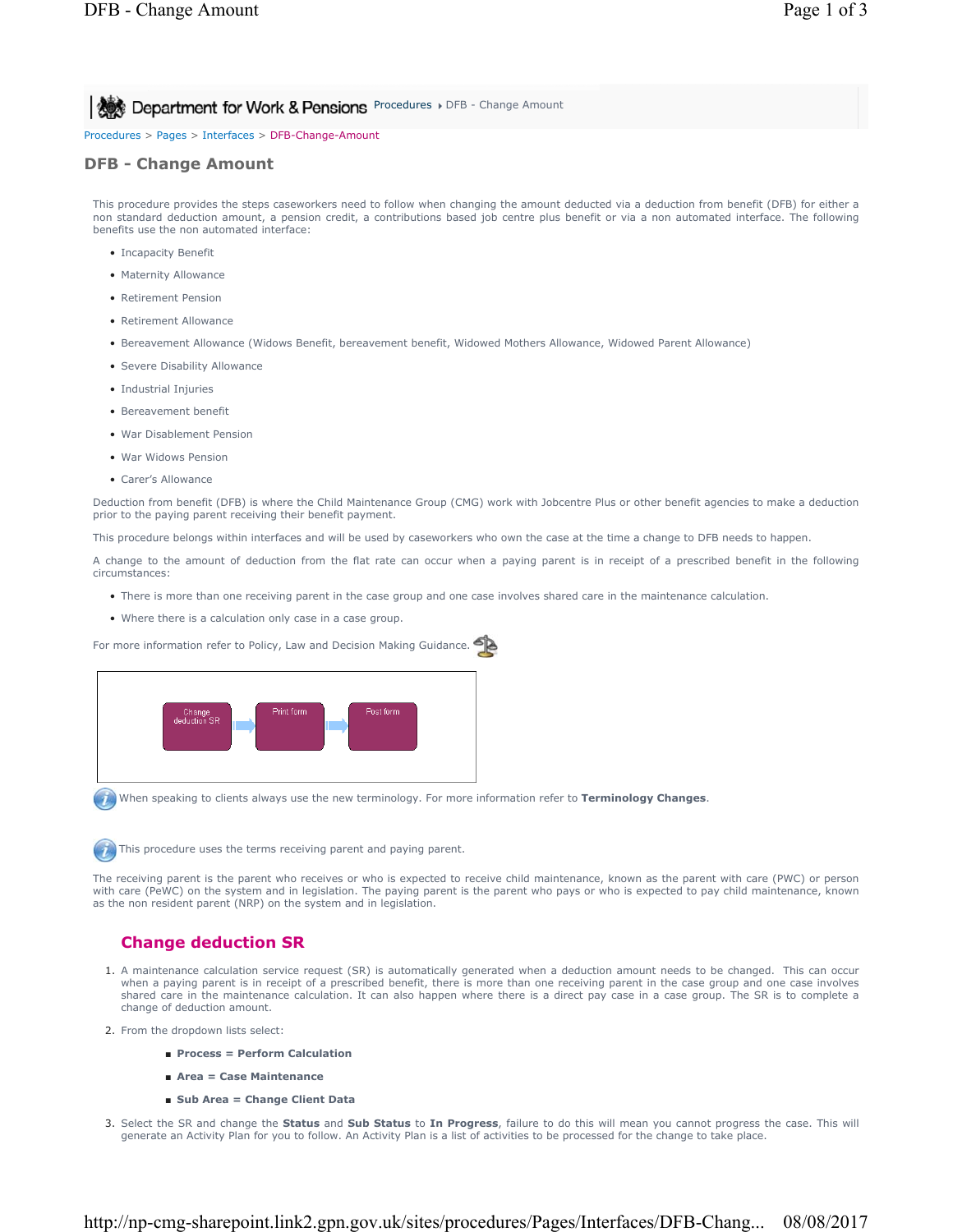- Maternity Allowance
- Retirement Pension
- Retirement Allowance
- Bereavement Allowance (Widows Benefit, Bereavement Benefit, Widowed Mothers Allowance, Widowed Parent Allowance)
- Severe Disability Allowance
- Industrial Injuries
- War Disablement Pension
- War Widows Pension
- Carer's Allowance
- Incapacity Benefit

## **Benefits via the clerical interface**

4. Refer to DFB - Set Up for instructions of how to set up deductions from those listed in step 3.

For more information on deduction from benefit refer to the Law and Policy handbook:

War pension and war disablement pension are paid out from the Ministry of Defence (MOD) and Service and Personnel Veterans Agency (SPVA). As such, changes to these benefits should not be sent to the benefit office ID number. Instead, send the change of deduction forms to the SPVA address found in DfB - Set up and place them in the normal collection point for external post, do not use couriers.

5. A reply slip is attached to the form, the benefit office must complete this to let the Child Maintenance Group (CMG) know that deductions have changed and the date from which they changed.

## **Pension credit, Jobcentre plus contributory benefits and non standard deductions**

6. When changing the deduction amount from Pension Credit (PC), JCP contributory benefits, or those already requesting a non standard amount, the system automatically enters the new deduction amount in the benefit deduction applet.

### **Request deductions**

- 7. Go to **Benefit Summary** view and under NRP benefit details tick the **Deduction From Benefit (DFB)** flag.
- 8. The system automatically sends the request to Jobcentre Plus (JCP) with details of the end date of the current deduction and start date of the new deduction amount. When requesting deductions from Universal Credit, follow from step 18 in DFB - Set Up. Once you've completed that, return to **step 9** in this procedure. Assume that the change of deduction will go ahead unless you receive a rejection in the **Benefit Response** tab in relation to the change. For more information refer to DFB Failure.

The following does not apply to Universal Credit. You must make sure that the SR to change the amount of deduction for the paying parent's partner is completed, where there is a 2 paying parent benefit household. This is where both the paying parent and their partner are paying parents in different cases and both are in receipt of benefit. You do this by contacting the caseworker who has ownership of the other case. This needs to be done to ensure the correct amount of deduction is requested. If the amount goes over the flat rate limit, then it will be automatically rejected. You can tell if the paying parent is in a 2 paying parent benefit household because the benefit household flag will be set to **Y** in the paying parent's benefit record.

 $U$  For Pension Credit deductions, the DFB will be automatically rejected if both new amounts are not received on the same day. It is therefore essential that you get in touch with the caseworker who owns the paying parent's partner's case and ensure that they also change their calculation and so change the amount for their DFB. You can tell if the paying parent is in a 2 paying parent benefit household because the benefit household flag will be set to **Y** in the paying parent's benefit record.

9. From the dropdown menu select the following:

#### **Status = Closed**

#### **Sub status = Completed**

10. The 2012 system sends the updated transaction details to JCP systems so that the deduction is updated. Assume that the change of deduction will go ahead unless you receive a rejection in the **Benefit Response** tab in relation to the change. For more information refer to **DFB Failure** in related items.

| Division               |  |  |
|------------------------|--|--|
| Social Security Agency |  |  |
| <b>SSA</b>             |  |  |
| <b>Change MOPF</b>     |  |  |

DFB - Failure